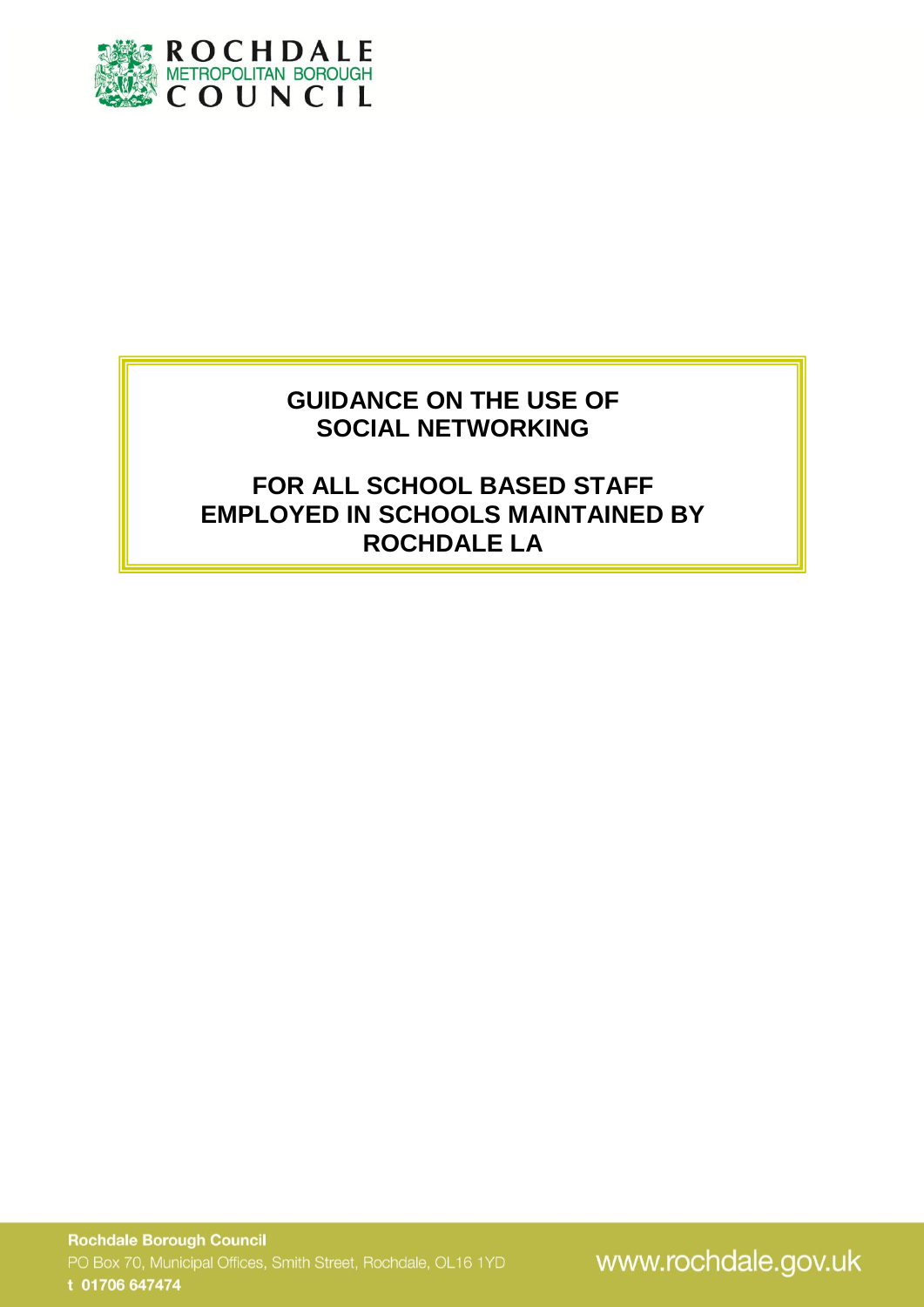## **Contents**

|                |                                               | Page |
|----------------|-----------------------------------------------|------|
| 1              | Introduction                                  | 3    |
| $\overline{2}$ | Maintaining professional standards online     | 3    |
| 3              | Legal framework                               | 4    |
| 4              | Online contact with children and young people | 4    |
| 5              | Online bullying and harassment                | 5    |
| 6              | Roles and responsibilities                    | 5    |
| $\overline{7}$ | Further information and contact details       | 6    |
|                |                                               |      |

Appendix 1 Safer use of social networking – guidance for staff and volunteers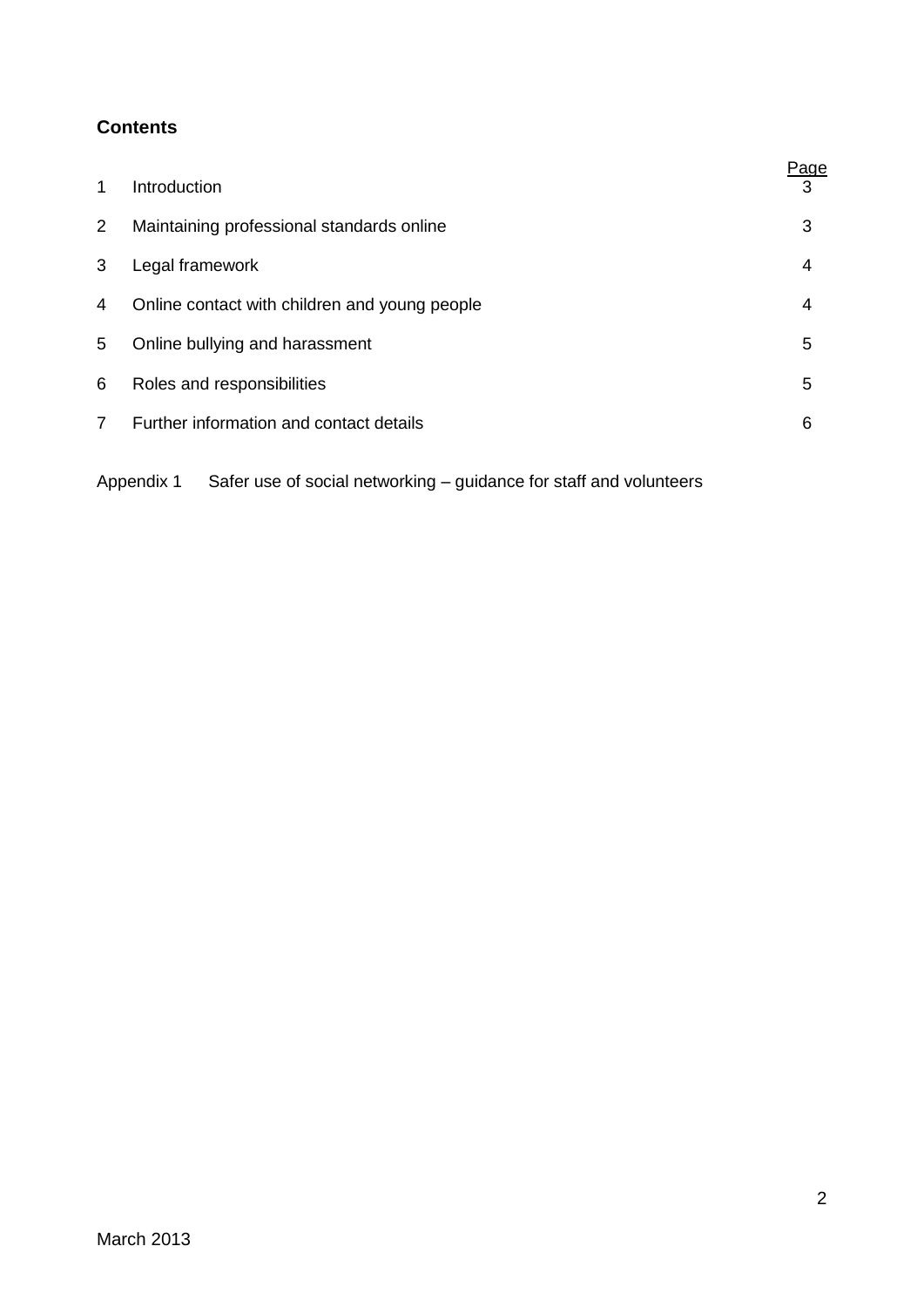## **1. INTRODUCTION**

Technology is an integral part of modern society and social networking websites such as Facebook and Twitter are regularly used by millions of people to communicate, share information and make new contacts.

While the use of social networking can offer many benefits, care must be taken to ensure that content submitted by, or held about school staff on such sites does not compromise their own reputation, or undermine the reputation of the school.

Online, as offline, school staff must ensure that they maintain suitable boundaries and conduct themselves in a manner that is appropriate, respectful and adheres to guidance within school's policies and code of conduct. The school's Safe Working Practices document contains specific guidance that relates to social media at; Section 4, "Duty of Care", Section 6, "Power and Position of Trust", Section 8, "Propriety and Behaviour", Section 12, "Social Contact", and Section 13, "Communication with Pupils using Technology".

Maintaining public confidence and trust in the integrity of the school is paramount and the behaviour of staff both inside and outside of the workplace must uphold their responsibilities as a representative of the school. These guidelines are intended to raise awareness about potential risks, promote good practice, and safeguard the interests of staff and pupils in respect of the use of social networking.

The Schools HR Service aims to regularly review all the policies and procedures we operate to ensure there are no negative equality impacts on staff based on their age, disability, gender, gender reassignment, marriage or civil partnership, pregnancy and maternity, race, religion or belief and sexual orientation as outlined in the Equality Act 2010. Consultation with our customers is an important part of how we achieve this.

If you feel, upon reading this guidance, that there may be a negative equality impact within your school, please contact us. Please also let us know if you need to access this policy in a different format.

## **2. MAINTAINING PROFESSIONAL STANDARDS ONLINE**

Staff working in schools must carefully consider what information they make public. It is not always easy to remove information that has been posted on the Internet and in some circumstances it is not possible to remove it. This can have long-lasting and serious implications.

Accordingly, staff and volunteers must always behave in a responsible and appropriate manner, ensure they stay safe when using technology and not put themselves in a vulnerable position.

The high standards of professionalism and integrity expected of all school staff also relates to their online behaviour. In addition, teaching staff have specific responsibilities within the new Teacher Standards from 2012, as part of the "personal and professional conduct" and "fulfil wider professional responsibilities" standards.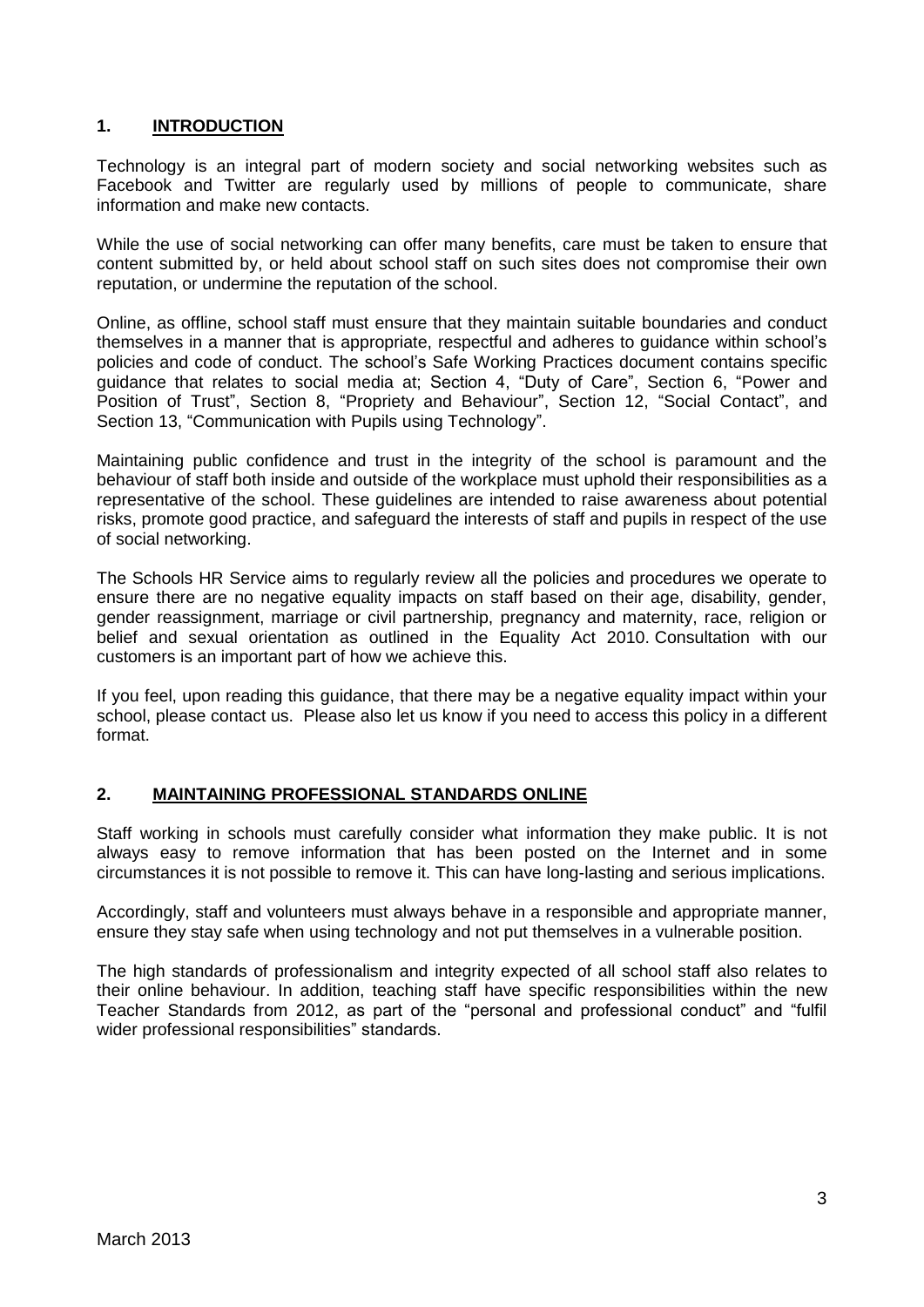## **3. LEGAL FRAMEWORK**

The law states that if an action is illegal offline, it is also illegal online. Therefore, individuals could find themselves subject to legal proceedings in relation to their conduct on social networking sites.

#### **Libel/ defamation**

If an individual publishes an untrue statement about another person which is damaging to their reputation, they may choose to take legal action. This will also apply if an individual allows someone else to publish something libellous on their website/web page if they know about it and don't take prompt action to remove it. A successful libel claim will result in an award of damages against the member of staff and could put their employment at risk.

#### **Copyright**

Placing images or text from a copyrighted source (e.g. extracts from publications, photos etc) without permission is likely to breach copyright. Staff must not publish anything they are unsure about, or should seek permission in advance.

The law of copyright applies to electronic communication in the same way as it does to printed material and other forms of communication. Copyright can apply to computer software, documents, graphics and computer games for example sent by e-mail or downloaded from the internet. Files containing copyright protected material may be downloaded for appropriate and approved use. It must not however, be forwarded or transmitted to third parties without the permission of the author of the material, or with reference to the original source of the material, as appropriate. Breach of copyright may result in an award of damages against the professional.

#### **Data Protection**

Staff must avoid publishing any personal data about others unless this is part of their professional duties and they have express written permission.

#### **Obscene material**

Individuals must never publish anything online that is obscene. Publication of obscene material is a criminal offence.

#### **4. ONLINE CONTACT WITH CHILDREN AND YOUNG PEOPLE**

There is a concern that social networking may increase the potential for sexual exploitation of children and young people, or provide opportunities for "grooming" to take place. It is also possible that staff that work with children and young people may be at risk from false allegations being made against them. It is therefore vital that staff use social media responsibly, take appropriate steps to protect themselves from allegations, maintain appropriate boundaries, exercise their professional judgement and avoid any contact that may lead to their intent and motivations being questioned.

As indicated within the safe working practice guidance document at Section 12, "Social Contact", and Section 13, "Communication with Pupils using Technology", it is inappropriate and totally unacceptable for staff to communicate via social networking sites with pupils and ex pupils. As stated within Section 4, "Duty of Care", staff have a duty to safeguard children and young people and must adhere to the school's safer working practice guidance in all of their actions, including online activities.

Specifically in respect of social media, staff should not share personal information with children/young people and must not become facebook friends with any child or young person to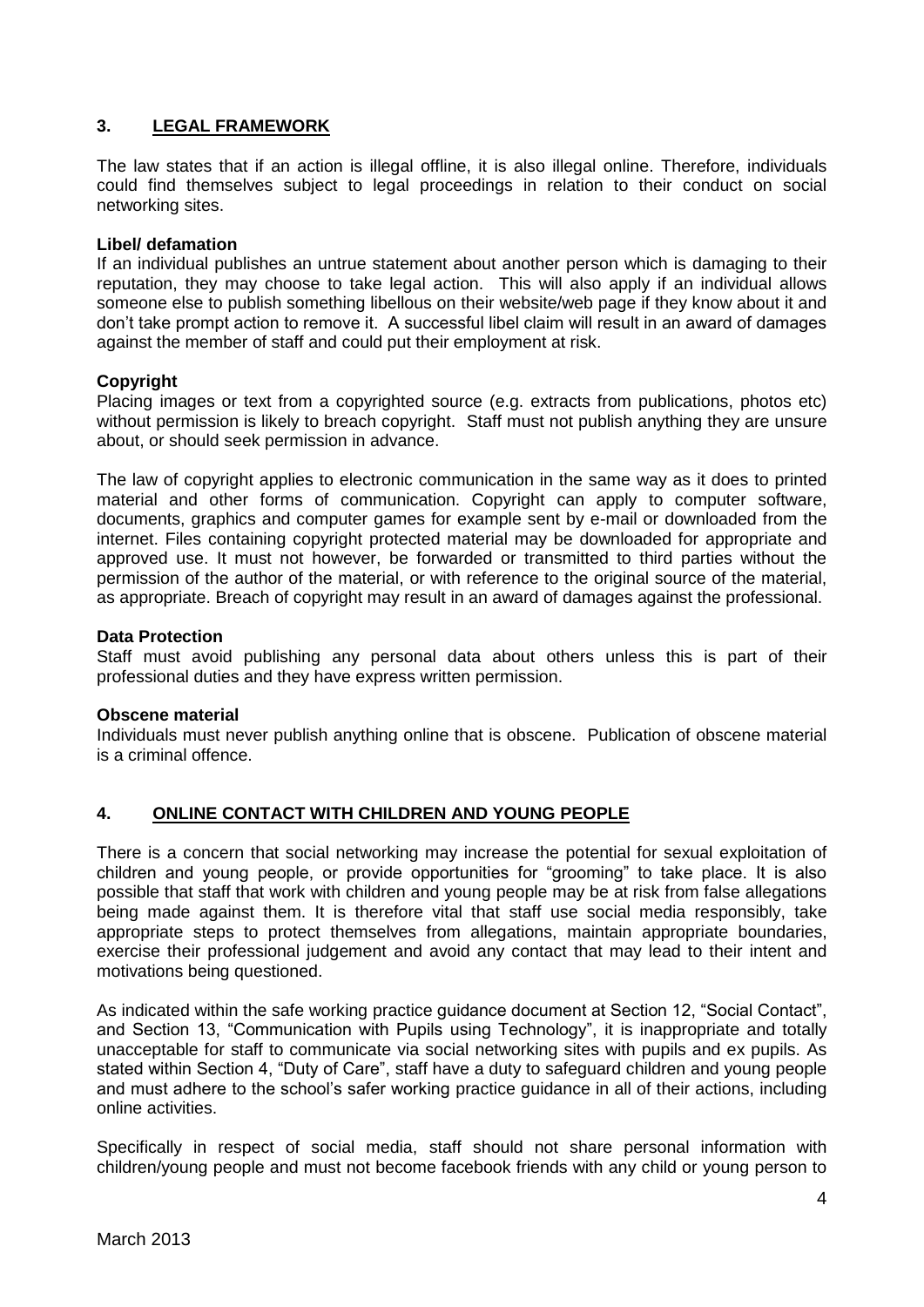whom they have acted in a position of trust. It would be recommended that the same approach is taken with parents. Extreme care must be exercised when using Twitter, similar sites or online chatrooms, as it may be difficult to ascertain to whom you may be chatting. Should a young person attempt to contact a member of staff via social networking, this should be reported to their manager immediately.

Any inappropriate conduct in relation to online communication with children and young people will be taken extremely seriously and investigated in line with safeguarding and/ or school's disciplinary procedures.

## **5. ONLINE BULLYING AND HARASSMENT**

Social media can have potential dangers and drawbacks. Adults, as well as children have found themselves the target of online abuse, bullying and harassment, (cyber bullying) including name calling/ malicious comments, exclusion, intimidation, spreading of rumours, or bombarding with unwanted messages.

Bullying or harassment of any kind, including using online channels is totally unacceptable and will not be tolerated. Cyber bullying can have a significant impact upon the health, wellbeing and confidence of those targeted, and because technology is accessible 24/7, it can impact upon an individual's private life.

Support is available for staff who feel they have been bullied or harassed via social networking sites through their Trade Union representative, as well as in school. In the first instance, staff should refer any cyber bullying concerns to the Headteacher, who will be able to provide information and guidance.

The school's Dignity at Work policy specifies the procedure should any member of staff wish to raise a complaint of bullying or harassment. All complaints will be treated extremely seriously.

#### **6. ROLES AND RESPONSIBILITIES**

All school-based staff, workers and volunteers have personal responsibility for their online behaviour and ensuring their use of social networking takes place within appropriate professional boundaries. A guidance document which can be issued direct to staff and volunteers can be found at Appendix One.

Inappropriate use of social networking sites by staff could be treated as misconduct under the school's disciplinary procedure. This could include any online activities that may bring the school into disrepute, as outlined at Appendix One.

In serious cases, for example where bullying or harassment is proven or where actions breach the Equality Act, this could potentially constitute gross misconduct which could result in dismissal.

While volunteers and other workers, for example supply teachers are not staff, they still have a responsibility to uphold the reputation and public confidence in the school and maintain appropriate standards of personal conduct within the school's expectations.

Headteachers/Managers within school are responsible for ensuring that staff, workers, volunteers and Governors are aware of their responsibilities and that child protection training within school includes social media issues. They are also responsible for circulating guidance on use of social media to pupils and parents, so that all parties are aware of expectations and how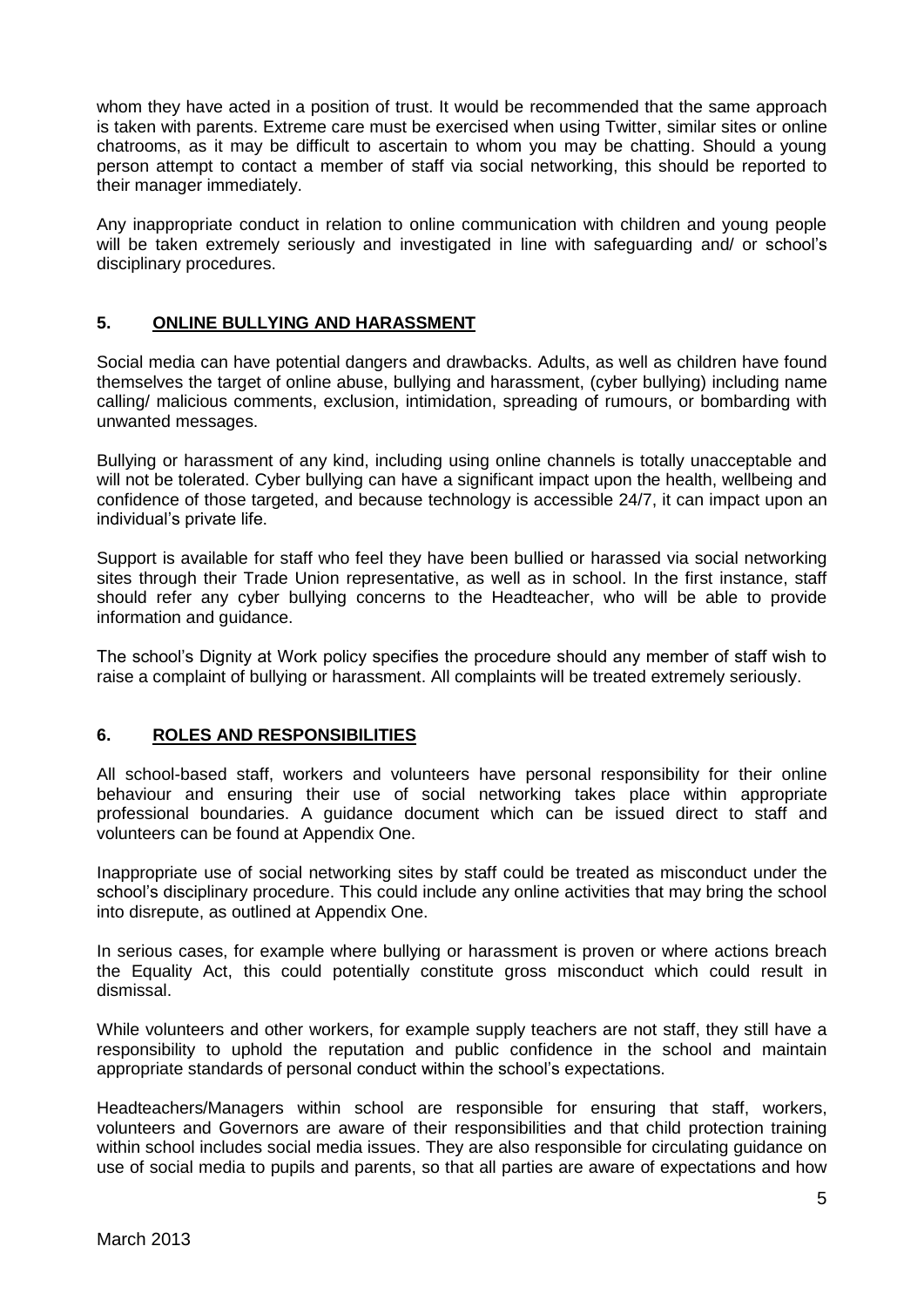to keep themselves safe online. The guidance at Appendix One can be used to assist/support communication of these issues.

The Headteacher/ Governing Body will be responsible for ensuring that the school has appropriate policies that cover social media usage and for investigating any potential complaints.

## **7. FURTHER INFORMATION**

The following documents/ policies are available to staff and can be accessed from the school admin team:

Guidance for Safe Working Practices Guidance on the acceptable use of email and the Internet Guidance on new technologies

The School's disciplinary policy The School's dignity at work policy The Schools' equality policy The School's whistleblowing policy

Further information/advice is available from school or via:-

Schools HR

- Katie Barnes 01706 925169 or [katie.barnes@rochdale.gov.uk](mailto:katie.barnes@rochdale.gov.uk)
- Alison Aspinall 01706 925194 or [alison.aspinall@rochdale.gov.uk](mailto:alison.aspinall@rochdale.gov.uk)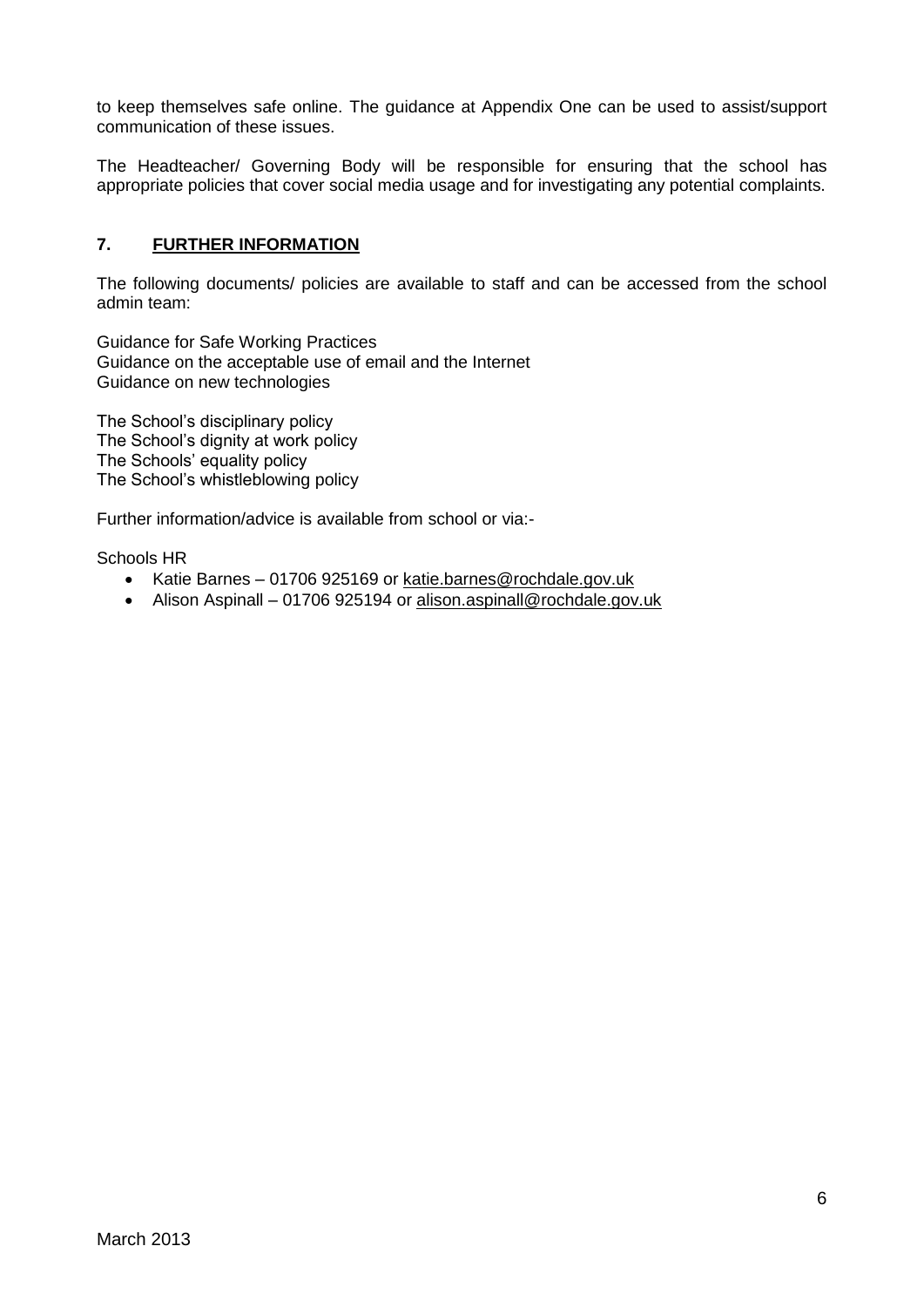## **Appendix One**

#### **SAFER USE OF SOCIAL NETWORKING – GUIDANCE FOR STAFF & VOLUNTEERS**

Staff who choose to use social networking sites should:

- Consider how their online presence could possibly compromise your professional responsibilities. Think carefully before posting information, photographs or comments on the Internet. Things that you might have thought funny at the time could potentially cause embarrassment to yourself or others. Online records are easy to create, but can be difficult, or in some cases, impossible to remove.
- Exercise caution when divulging personal information online, for example your date of birth, home address etc, as this could potentially put you at risk of identity theft.
- Do not give out your personal contact details to pupils mobile number, email address etc.
- Consider doing a Google search on yourself to check what information is held online about you. If any content is found that you would prefer not be accessible, you can request that this is removed, by asking the person who uploaded it if you know them, or if appropriate, by using the "report abuse" facility within the particular site.
- Ensure you protect your social networking profile by utilising privacy settings so only friends can access and comment on your pages. However, be aware that your information could still appear on friend's pages, which may be publically accessible.
- Be aware that friends can tag you into photographs which you may not wish to be publically available– ask people not to tag you without your consent. You can also untag yourself from Facebook photographs.
- Maintain an appropriate distinction between your professional and personal life. Staff members who have an additional relationship with the school, for example if their own children are pupils, or if they are active members of the community should not use online forums to raise any grievances they may have in relation to school.
- Staff working in schools should never request/ accept Facebook friend requests, or communicate online with pupils, ex-pupils or parents. Check who is "following" you on Twitter and block pupils, ex-pupils and parents from receiving your updates.
- Refrain from identifying your place of work, or making reference to the school on social networking sites.
- Ensure you have a strong password for all social networking sites and that your electronic security is maintained by password protecting equipment, never sharing passwords and logging out fully after use. This will include ensuring that school and personal property including mobile phones, laptops, I-Pads etc are kept secure, so that children are not able to access them.
- Never make, respond, or take part in an online conversation that includes any offensive, abusive, derogatory, defamatory or inappropriate comments related to colleagues, pupils, parents or the school on the Internet. Be conscious that information you disclose and opinions you express are in the public domain and as such, could potentially bring yourself and/or the school into disrepute.
- Ensure that your own personal views cannot be misconstrued as you speaking on behalf of school. You could use statements such as, "my view is.." or "in my opinion.."
- Always comply with your school and professional body's codes of conduct, as well as policies/ guidance on use of technology and the Safe Working Practices guidance.
- Never divulge any confidential information relating to school.
- Not use social networking sites for personal use during working hours.
- Not post any photographs or video footage taken at school onto websites without obtaining express written permission to do so.
- In the event that you feel you have been a target of cyberbullying or inappropriate online behaviour, keep the evidence (screen prints, emails etc) and report what has happened